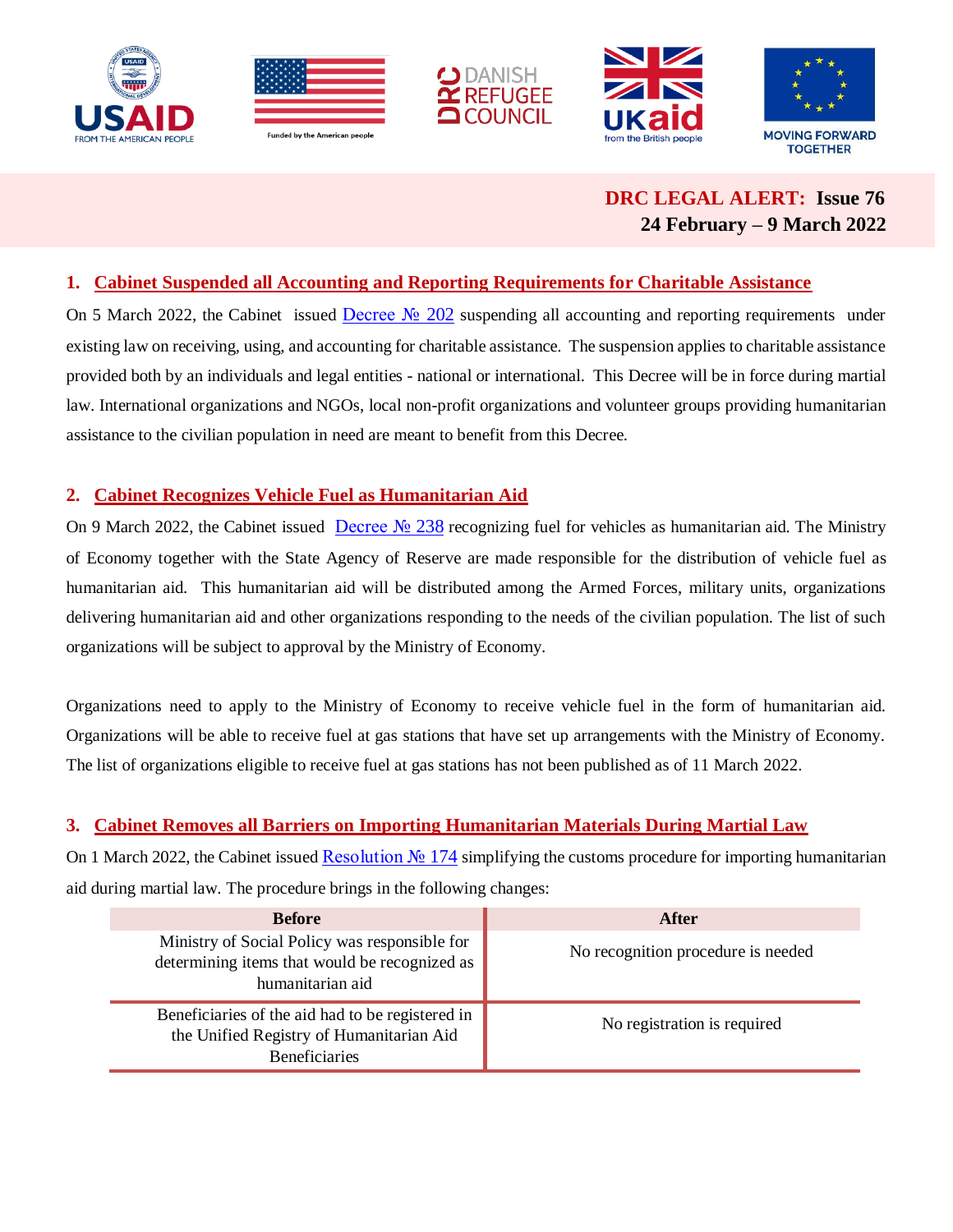Provider of the humanitarian aid had to present relevant licenses, and secure approval of necessary documents on safety and quality of products

Provider of humanitarian aid only need to submit a disclosure [form](https://www.kmu.gov.ua/storage/app/uploads/public/621/f4c/2ba/621f4c2bacbb7571896249.docx) at customs checkpoints

*(Amendments as of 9 March 2022 by [Resolution №235\)](https://www.kmu.gov.ua/npas/pro-vnesennya-zmin-do-postanovi-kabinetu-ministriv-ukrayini-vid-1-bereznya-2022-r-174-235)*

# **4. Cabinet Provides Financial Aid to Certain Taxpayers and Individual Entrepreneurs**

On 4 March 2022 the Cabinet issued [Order №](https://www.kmu.gov.ua/npas/pitannya-nadannya-u-2022-roci-zastrahovanim-osobam-odnorazovoyi-materialnoyi-dopomogi-u-zvyazku-iz-vtratoyu-chastini-zarobitnoyi-plati-dohodu-robota-ekonomichna-diyalnist-yakih-timchasovo-199) 199 providing financial support to officially employed workers and individual entrepreneurs. Eligible individuals and entrepreneurs will receive a one-time financial aid of 6500 UAH.

### **Eligibility**

Officially employed under labour contract, gig-contract, civil contract or other types of official employments

His/Her employer is:

- Registered as UST payer in certain regions approved by the Cabinet;
- Filed a tax reporting for the IV quarter of 2021 or annual tax reporting for 2021;
- Is not a state enterprise or state social insurance funds

#### **Worker Individual Entrepreneur**

- Registered as UST payers in certain regions approved by the Cabinet;
- Filed a tax reporting for the IV quarter of 2021 or annual tax reporting for 2021;
- Are not state enterprise or state social insurance funds.

Process for Receiving the Financial Aid:

- 1) Download the online-application 'Diia' on the phone and go through electronic identification;
- 2) Choose 'ePidtrymka' service in 'Diia';
- 3) Open a bank account 'ePidtrymka' in a bank authorized by the Ministry of Digitalization (click [here](https://e-aid.diia.gov.ua/) for the list of banks);
- 4) File an application for financial support in 'Diia' (Name\surname, date of birth, individual tax number or passport number, IBAN – number).

The program called e-Support is available in 14 Oblasts. [Resolution №204-p](https://www.kmu.gov.ua/npas/pro-zatverdzhennya-pereliku-administrativno-teritorialnih-odinic-na-teritoriyi-yakih-nadayetsya-dopomoga-zastrahovanim-osobam-v-ramkah-programi-yepidtrimka-204-) of 6 March 2022 and [Resolution №](https://www.kmu.gov.ua/npas/pro-vnesennya-zmini-u-dodatok-do-rozporyadzhennya-kabinetu-ministriv-ukrayini-vid-6-bereznya-2022-r-204-213-) 213[р](https://www.kmu.gov.ua/npas/pro-vnesennya-zmini-u-dodatok-do-rozporyadzhennya-kabinetu-ministriv-ukrayini-vid-6-bereznya-2022-r-204-213-) of 11 March 2022 provides the list of the locations.

### **5. Cabinet Approves List of Humanitarian Aid Items**

On 7 March 2022 the Cabinet issued Decree  $\mathcal{N}_2$  224 providing a list of items that are recognized as humanitarian aid during martial law. This list includes mainly food, essential goods, technical and medical equipment, clothes etc. The adoption of the Decree means that there is no need for the Commission on Humanitarian Aid, under the supervision of the Cabinet, to recognize such items as humanitarian aid every time the items are transported across borders. The list can be accessed [here](https://www.kmu.gov.ua/storage/app/uploads/public/622/853/4a3/6228534a3933d459305599.doc).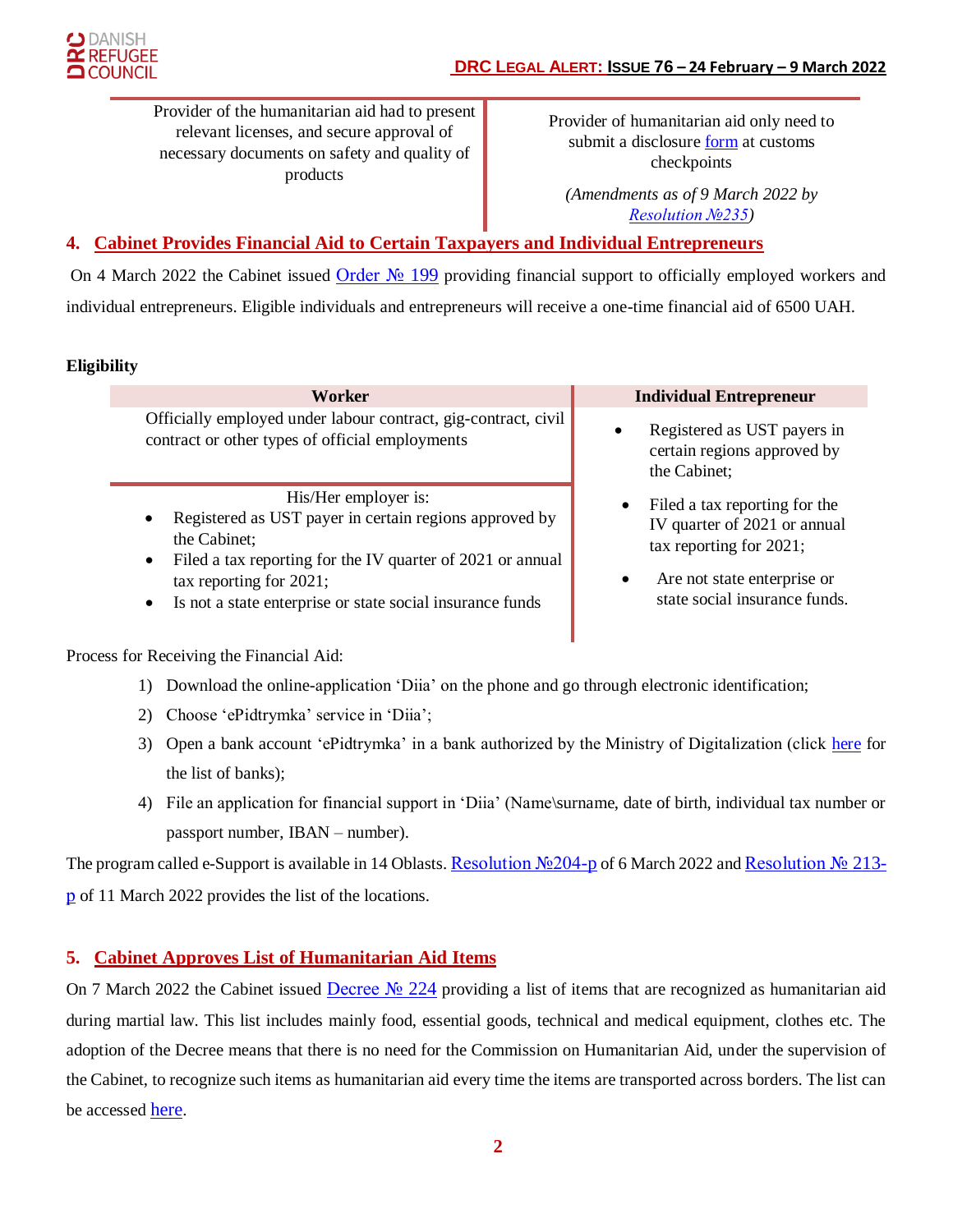#### I DANISH **REFUGEE COUNCIL**

## **6. Cabinet Provides Procedure for Temporary Exemption from Conscription**

On 3 March 2022, the Cabinet adopted Resolution  $N_2$  194 introducing a procedure for temporary exemption from conscription for individuals with certain categories of occupation and employment. In general, persons belonging to the following categories are eligible to receive the exemption:

- Servicemen of State authorities or other State organs;
- Workers of companies, enterprises and organizations responding to the needs of the Armed Forces of Ukraine, other military units or the civilian population;
- Workers of banks used for operations during the special regime;

Notably, the second category in the list above include workers of organizations that respond to the needs of the civilian population. This could be interpreted to include humanitarian workers. The procedure for securing temporary exemption is as follows:

- 1) The State authority or other State organ sends a list of persons (special form can be accessed [here](https://www.kmu.gov.ua/storage/app/uploads/public/622/36b/b6a/62236bb6a2e4a905550887.doc)) who should be temporary exempted from conscription to the Ministry of Economy. This list is subject to approval by the Ministry of Defense;
- 2) The Ministry of Economy combines the lists and make a Decision on a temporary exemption. Such a Decision has to be made in one day;
- 3) A copy of the Decision is sent to the Ministry of Defense and organs that provided the proposals;
- 4) The State authority or other State organ gives a copy of the Decision from the Ministry of Economy to the person exempted from military service;
- 5) The Ministry of Defense through its General Staff informs territorial centers of recruitment and social support on the Decision of the Ministry of Economy within a day.

**Drivers Delivering Humanitarian Aid can be Exempted:** There is a [special procedure](https://www.kmu.gov.ua/npas/pro-vnesennya-zmin-do-postanovi-kabinetu-ministriv-ukrayini-vid-3-bereznya-2022-r-194-218) on the temporary exemption for drivers who deliver goods for the Armed forces of Ukraine, military units as well as drivers delivering medical equipment and humanitarian aid. Decisions on such persons are made by the Ministry of Infrastructure or local military administrations. Such organs will send their decisions on exemptions to the State Border Guard Service in order to provide a free passage for such drivers.

The term of the exemption is six months. Any exemption granted will be terminated under the following circumstances:

- Automatic termination after six months:
- The company, enterprise or organization responding to the needs of the Armed Forces of Ukraine, other military units or population or were released from such responsibilities;
- Dissolution of State authority, other State organs, company, enterprise or organization;
- Termination of employment of the person covered by the exemption.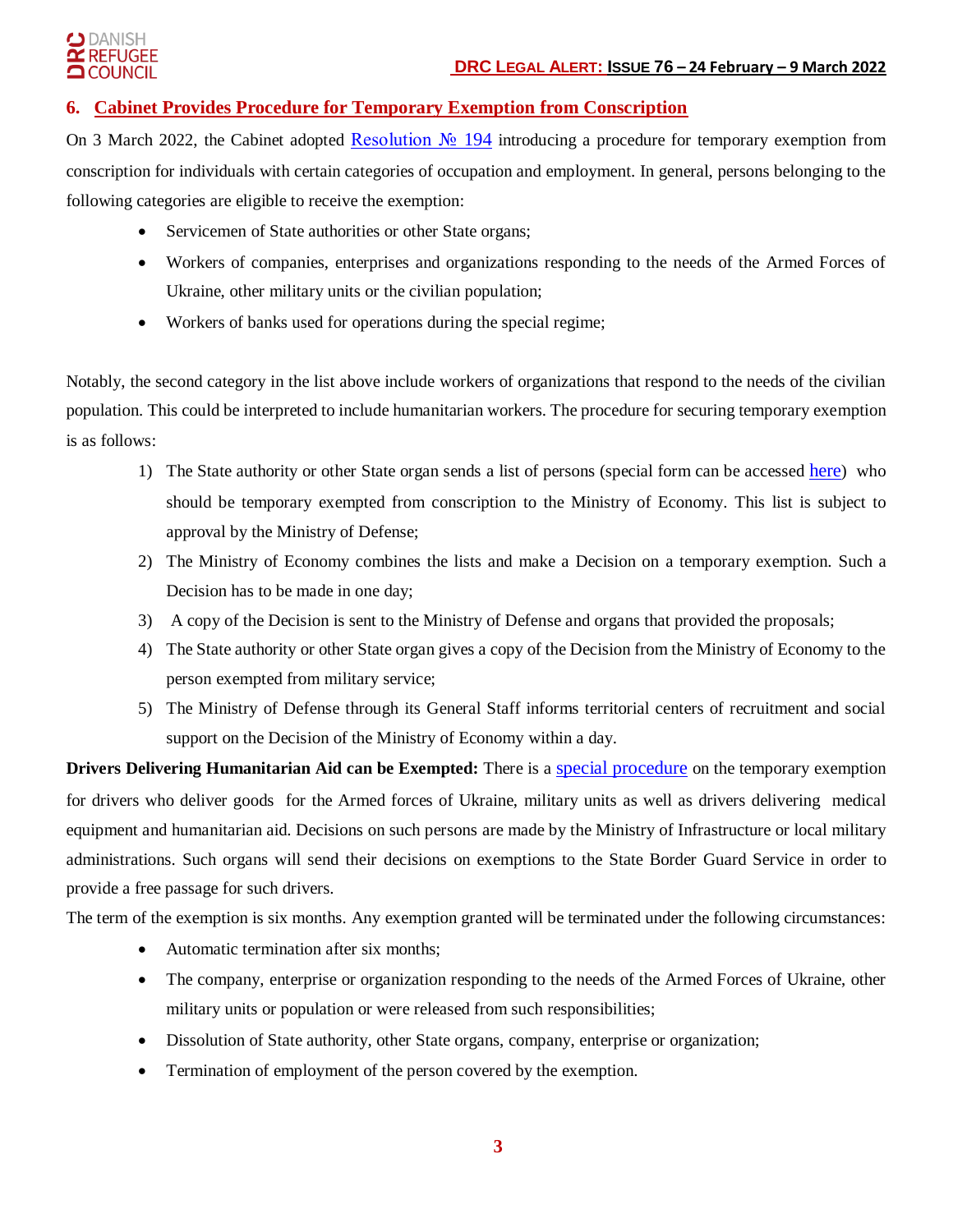#### **DANISH REFUGEE** LCOUNCIL

### **7. President Established Coordination Hub on Humanitarian and Social Issues**

On 2 March 2022 the President issued [Order No. 93/2022](https://www.president.gov.ua/documents/932022-41489) establishing Coordination Hub on Humanitarian and Social Issues. The purpose of this hub is to establish effective cooperation with military administrations and diplomatic representatives of foreign countries on humanitarian aid issues. The Hub is headed by the Head of the Office of the President.

### **8. Cabinet Establishes Coordination Center on Food, Medicine, Water and Fuel Supplies**

On 28 February 2022 the Cabinet established a Coordination Center on Food, Medicine, Water and Fuel Supplies through [Order № 196-р](https://www.kmu.gov.ua/npas/pro-utvorennya-koordinacijnogo-centru-iz-zabezpechennya-prodovolchimi-produktami-likami-pitnoyu-vodoyu-ta-palnim-196-). The Center consists of representatives of the Government and business communities (mainly food and medicine suppliers). It is co-headed by the First Deputy Prime Minister Yuliia Svyrydenko and the Deputy Head of the Office of the President Rostyslav Shurma. The purpose of the Center, in the [words](https://www.epravda.com.ua/news/2022/03/2/683104/) of the Prime Minister of Ukraine Denys Shmyhal, is to create 'mechanisms for a stable supply of food, medicine and essential goods.

#### **9. Cabinet Prescribes Rules for the Use of Humanitarian Donation Received by the Government**

On 7 March 2022 the Cabinet issued [Decree №](https://www.kmu.gov.ua/npas/pitannya-nadannya-gumanitarnoyi-ta-inshoyi-dopomogi-civilnomu-naselennyu-v-umovah-voyennogo-stanu-v-ukrayini-220) 220 establishing rules and procedure for receiving humanitarian donations by the government, as well as the use of the donations for humanitarian purposes. Any such donation to the government from individual or legal entities, in local or foreign currencies, will be deposited in a current account opened and managed by the National Bank of Ukraine. A special Commission under the supervision of the Ministry of Social Policy and headed by the Deputy Minister is responsible for the distribution of money among local governments, military administrations, sanatoriums, companies, enterprises, charitable and humanitarian organizations.

Money from the bank account can be used exclusively for the purpose of procuring food, hygienic items, clothes, essential goods, medicine, humanitarian aid, evacuation, and other activities in support of the civilian population.

### **10. Cabinet Defers Customs Payment for Food and Essential Goods**

On 9 March 2022 the Cabinet issued Decree No 236 deferring customs payment for food and certain essential goods. These items include medicine, medical equipment, food, items of essential import and military goods. The deferment of payment will be in force till the end of martial law. Importers only need to provide an application in a written form and customs declaration at the customs crossing points to qualify for the deferment of customs payments.

### **11. Cabinet Changed Rules for State Registration During Martial Law**

On 6 March 2022 the Cabinet adopted [Resolution №](https://www.kmu.gov.ua/npas/deyaki-pitannya-derzhavnoyi-reyestraciyi-v-umovah-voyennogo-stanu-ta-vnesennya-zmin-do-postanovi-kabinetu-ministriv-ukrayini-vid-28-lyutogo-2022-r-164-209) 209 introducing new rules for different types of State registration during martial law. Accordingly:

State registration can be done only by persons specially authorized by the Ministry of Justice;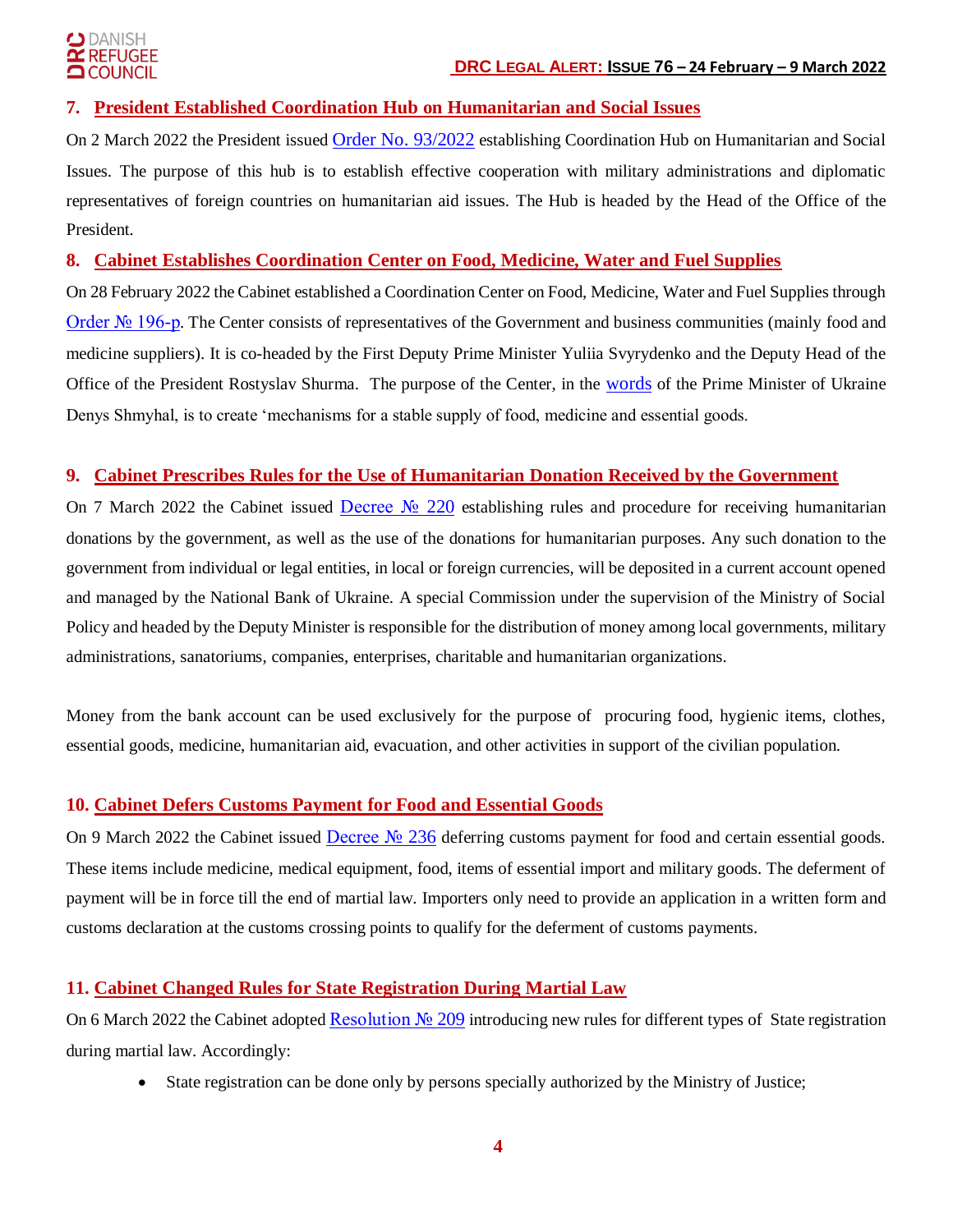

- State registration can be conducted on the basis of electronic documents signed with the use of qualified digital signature;
- State registration takes place irrelevant of the location of property, legal persons, individual entrepreneurs or civil society organizations;
- Administrative fee is suspended for the registration of charitable organizations or other organizations supporting Armed forces, military units, and victims of armed conflict.

# **12. Cabinet Grants Five Year Extension of Validity of Ukrainian International Passport**

On 28 February 2022 the Cabinet adopted Decree No 170 granting 5-year extension of validity of International Passport for Ukrainians. Holder of an international passport can secure the extension from the office of the State Border Guard Service or Ukrainian diplomatic\consular office abroad.

This Decree also presents new rules for inserting information about minor children in the international passport. This can be done in any office of the State Border Guard Service or diplomatic\consular office abroad. For this purpose, a parent or legal guardian of a child must provide the following documents:

- Parent`s/Legal Guardian`s International passport;
- A standard form **[application](https://zakon.rada.gov.ua/laws/file/text/96/f514016n80.docx)** (Annex 1);
- Birth certificate or other corresponding document issued by a competent authority of a foreign state (If there is no birth certificate – a receipt from the Unified Registry of Civil Acts);
- Two copies of photos of the child (3.5cm x 4.5cm);
- Authorization document of the legal representative of the child.

# **13. Cabinet Creates Scope for Receiving Pensions or Social Payments Without Opening Account at a Commercial Bank**

On 26 February 2022 the Cabinet adopted [Resolution №](https://www.kmu.gov.ua/npas/pro-osoblivosti-viplati-ta-dostavki-pensij-groshovih-dopomog-na-period-vvedennya-voyennogo-stanu-162-260222) 162 establishing a procedure whereby pensions and social benefits can be received in cash through the State bank 'Oschadbank' and State post office 'Ukrposhta'. The procedure is applicable in the following cases: a) If banks other than State banks decided not to transfer money to certain locations; b) If a person changed his\her place of residence.

A person who has changed his/her place of residence can receive his/her pension or social benefit through Oschadbank (A state bank), or simply through Ukrpostha. Such person has to apply to the local Pension Fund and/or the social protection authority in person, or by phone or through the electronic cabinet and inform about the change of place of residence. After this, the person has to provide his\her passport and individual tax number to the Oschadbank office or Ukrposhta office.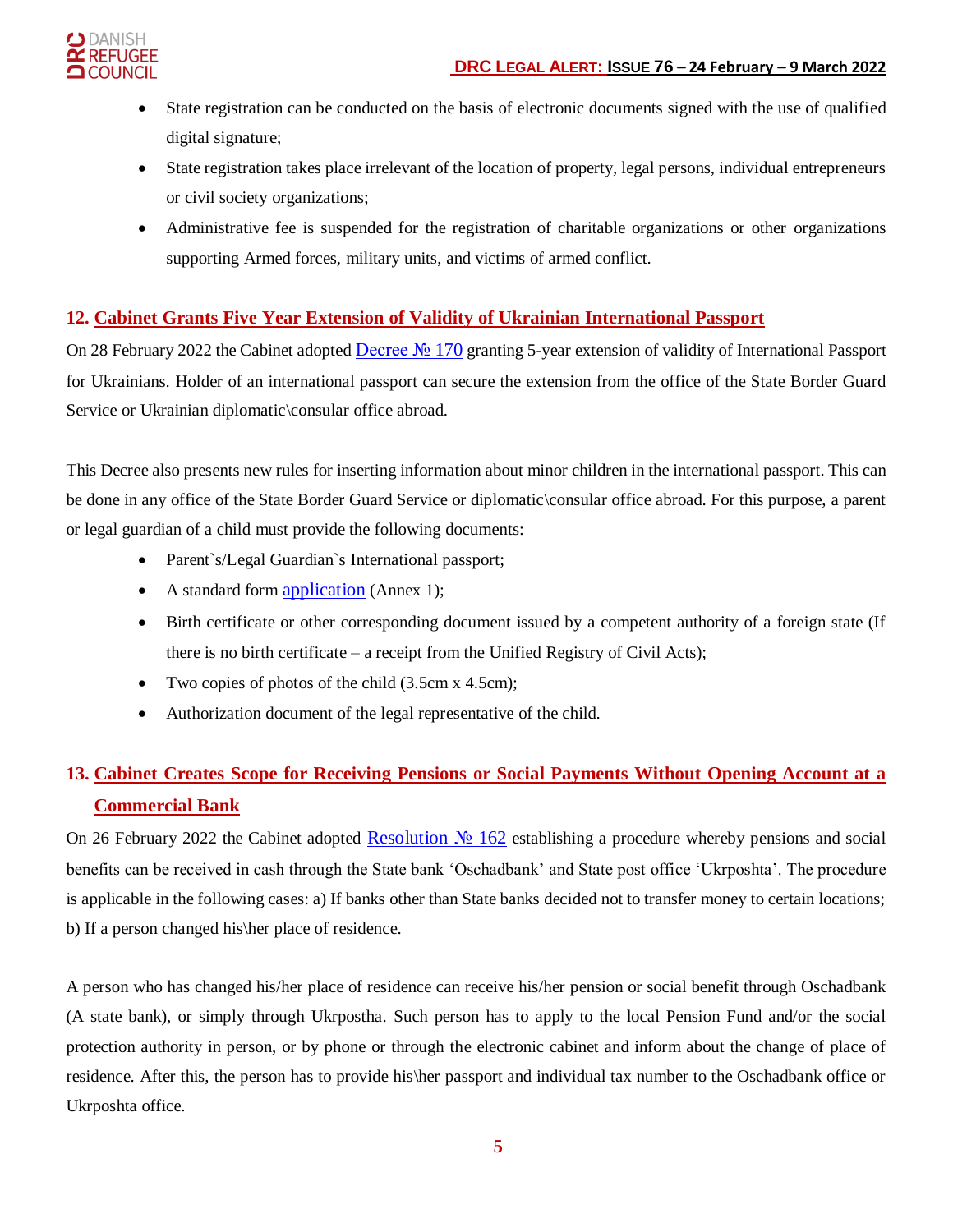#### ) DANISH **REFUGEE COUNCIL**

 $\overline{a}$ 

# **14. Cabinet Prohibits Levying Penalty or Fine for Non-Payments of Utility Charges**

On 5 March 2022 the Cabinet issued [Decree №](https://www.kmu.gov.ua/npas/deyaki-pitannya-oplati-zhitlovo-komunalnih-poslug-v-period-voyennogo-stanu-206) 206 prohibiting accrual and collection of penalties or fines on individuals for non- payments of housing and communal utility services. Moreover, it has also prohibited cancellation of utility services due to non-payment.

# **15. President Signed Law on Enhancing Criminal Liability for Treason and Sabotage During Martial Law**

On 4 March 2022 the President signed Law No [2113-IX](https://zakon.rada.gov.ua/laws/show/2113-IX#Text) amending Criminal Code to increase the severity of criminal liability for treason and sabotage during martial law.

| <b>Before</b>                                                                                                      | After                                                                                                                                                                    |
|--------------------------------------------------------------------------------------------------------------------|--------------------------------------------------------------------------------------------------------------------------------------------------------------------------|
| Amnesty can be applied to persons convicted of                                                                     | Amnesty <b>cannot</b> be applied to persons convicted                                                                                                                    |
| treason and/or sabotage                                                                                            | of treason and/or sabotage                                                                                                                                               |
| Treason is punishable by imprisonment for a term                                                                   | Treason is punishable for a term of 15 years and                                                                                                                         |
| of 12 to 15 years with or without confiscation of                                                                  | up to life imprisonment with confiscation of                                                                                                                             |
| property                                                                                                           | property                                                                                                                                                                 |
| Sabotage is punishable by imprisonment for a term<br>of 10 to 15 years with or without confiscation of<br>property | Sabotage committed during martial law or<br>armed conflict is punishable by imprisonment<br>for a term of 15 years or life imprisonment with<br>confiscation of property |

### **16. The Council of the European Union Invokes Temporary Protection Directive**

On 4 March 2022, the Council of Ministers of the European Union (EU) invoked Temporary Protection Directive2001/55/EC of 20 July 2001 and declared a temporary protection regime for persons fleeing Ukraine to safety in EU countries. For more details, please use this  $\frac{link}{l}$  $\frac{link}{l}$  $\frac{link}{l}$ . Temporary protection will apply to the following persons:

- Ukrainian nationals residing in Ukraine before 24 February 2022;
- Stateless persons residing in Ukraine before 24 February 2022
- Nationals of third countries if they were legal permanent resident of Ukraine and not being able to travel back to their country of origin under safe and durable conditions
- Family members (*i.e.,* spouse, stable partner, minor unmarried children or other close relatives, who are dependent on the main person) of the persons mentioned above.

**<sup>1</sup>** [https://ec.europa.eu/info/strategy/priorities-2019-2024/stronger-europe-world/eu-solidarity-ukraine/eu-assistance](https://ec.europa.eu/info/strategy/priorities-2019-2024/stronger-europe-world/eu-solidarity-ukraine/eu-assistance-ukraine/information-people-fleeing-war-ukraine_en%23onward-travel-in-the-eu)[ukraine/information-people-fleeing-war-ukraine\\_en#onward-travel-in-the-eu](https://ec.europa.eu/info/strategy/priorities-2019-2024/stronger-europe-world/eu-solidarity-ukraine/eu-assistance-ukraine/information-people-fleeing-war-ukraine_en%23onward-travel-in-the-eu)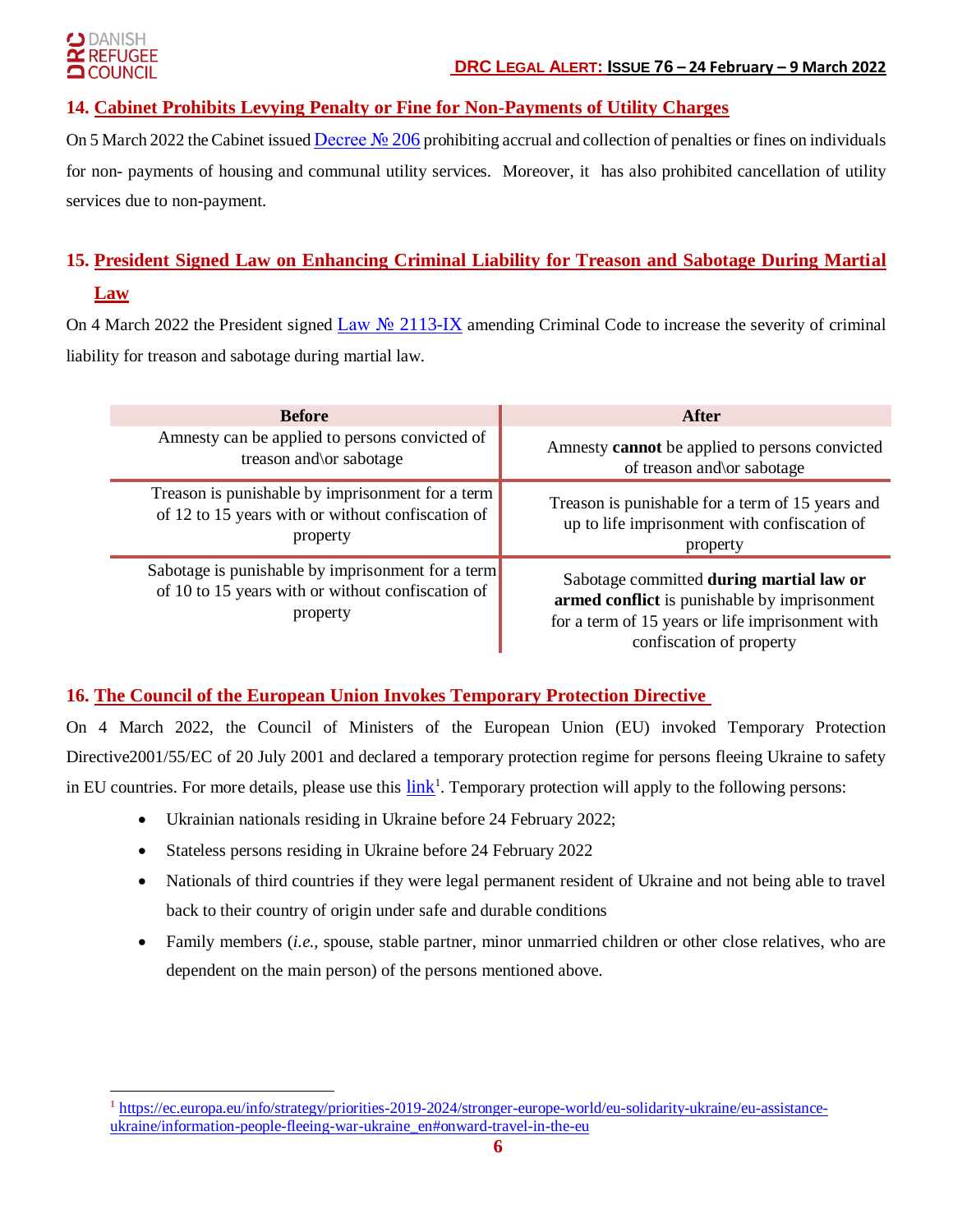

The following are the salient features of the temporary protection mechanism:

- Temporary protection is provided for one year. If the conditions persist, it will be automatically renewed for two 6 months slots until 4 March 2024. The Council can decide to extend it for another year till 4 March 2025.
- Temporary protection will be awarded on the basis of application.
- A person may travel to any EU country and seek temporary protection there. However, a person may enjoy his/her rights only in the country that issued the residence permit)
- A person will have the right to employment, right to accommodation and housing, right to social welfare and medical care, and right to education in the case for minors.

Each EU member state will have its own national legislation or scheme to implement the EU Directive. As such, the nature of temporary protection granted may differ from country to country. In general, member States may adopt measures giving higher guarantees for persons eligible for temporary protection. However, they are not allowed to restrict it.

**As of 11 March, the following countries have either implemented temporary protection or in the process of implementation:** Belgium, Croatia, Denmark (In process pursuant to a special law for refugee from Ukraine), Estonia, Finland, France (In process), Germany<sup>2</sup>, Greece<sup>3</sup>, Hungary<sup>4</sup>, Iceland (In the form of collective protection), Ireland<sup>5</sup>, Italy, Lithuania, Luxembourg<sup>6</sup>, Portugal, Poland (Through national Act on Assistance to Citizens of Ukraine), Slovakia, Spain, Sweden, Switzerland<sup>7</sup>. For more information please click [here](https://ecre.org/wp-content/uploads/2022/03/Information-Sheet-%E2%80%93-Access-to-territory-asylum-procedures-and-reception-conditions-for-Ukrainian-nationals-in-European-countries.pdf).

Persons who apply for temporary protection may still apply for international protection (*i.e.,* asylum – refugee status or subsidiary protection) at any time. Applying for asylum (refugee status) entails many implications including restrictions on movement within EU member states. Persons interested in asylum should take further legal advice. The table below provides a generic comparison of temporary protection versus refugee protection and subsidiary protection.

| <b>Type of Protection</b> | <b>Refugee Status</b>          | <b>Subsidiary Protection</b>            | <b>Temporary Protection</b>      |
|---------------------------|--------------------------------|-----------------------------------------|----------------------------------|
| Who can get the           | • Persons who are not EU       | stateless  <br>Non-EU<br>or o           | Non-EU<br>stateless<br><b>or</b> |
| status                    | citizens and cannot return to  | persons who, if returned   persons who: |                                  |
|                           | their country of origin due to | to their country, could $\bullet$       | Flee from countries              |
|                           | well-founded<br>fear<br>οf     | suffer serious harm in                  | of residence due to              |
|                           | persecution                    | the form of:                            | conflict or<br>armed             |
|                           |                                | • Death penalty;                        | widespread violence;             |

**<sup>2</sup>** <https://www.bmi.bund.de/SharedDocs/faqs/EN/topics/ministry/ukraine-war-eng/faq-ukraine-artikel.html>

**<sup>3</sup>** <https://www.mfa.gr/missionsabroad/en/netherlands-en/news/greece-welcomes-displaced-ukrainians.html>

**<sup>4</sup>** [https://helsinki.hu/en/wp-content/uploads/sites/2/2022/02/HHC\\_Ukraine\\_Guide\\_2022\\_03\\_09\\_EN.pdf](https://helsinki.hu/en/wp-content/uploads/sites/2/2022/02/HHC_Ukraine_Guide_2022_03_09_EN.pdf)

**<sup>5</sup>** <https://www.irishrefugeecouncil.ie/ukraine-information-note>

**<sup>6</sup>** [https://www.schengenvisainfo.com/news/what-asylum-procedures-should-ukrainian-refugees-follow-to-remain-in](https://www.schengenvisainfo.com/news/what-asylum-procedures-should-ukrainian-refugees-follow-to-remain-in-luxembourg/)[luxembourg/](https://www.schengenvisainfo.com/news/what-asylum-procedures-should-ukrainian-refugees-follow-to-remain-in-luxembourg/)

**<sup>7</sup>** <https://www.admin.ch/gov/fr/accueil/documentation/communiques/communiques-conseil-federal.msg-id-87448.html>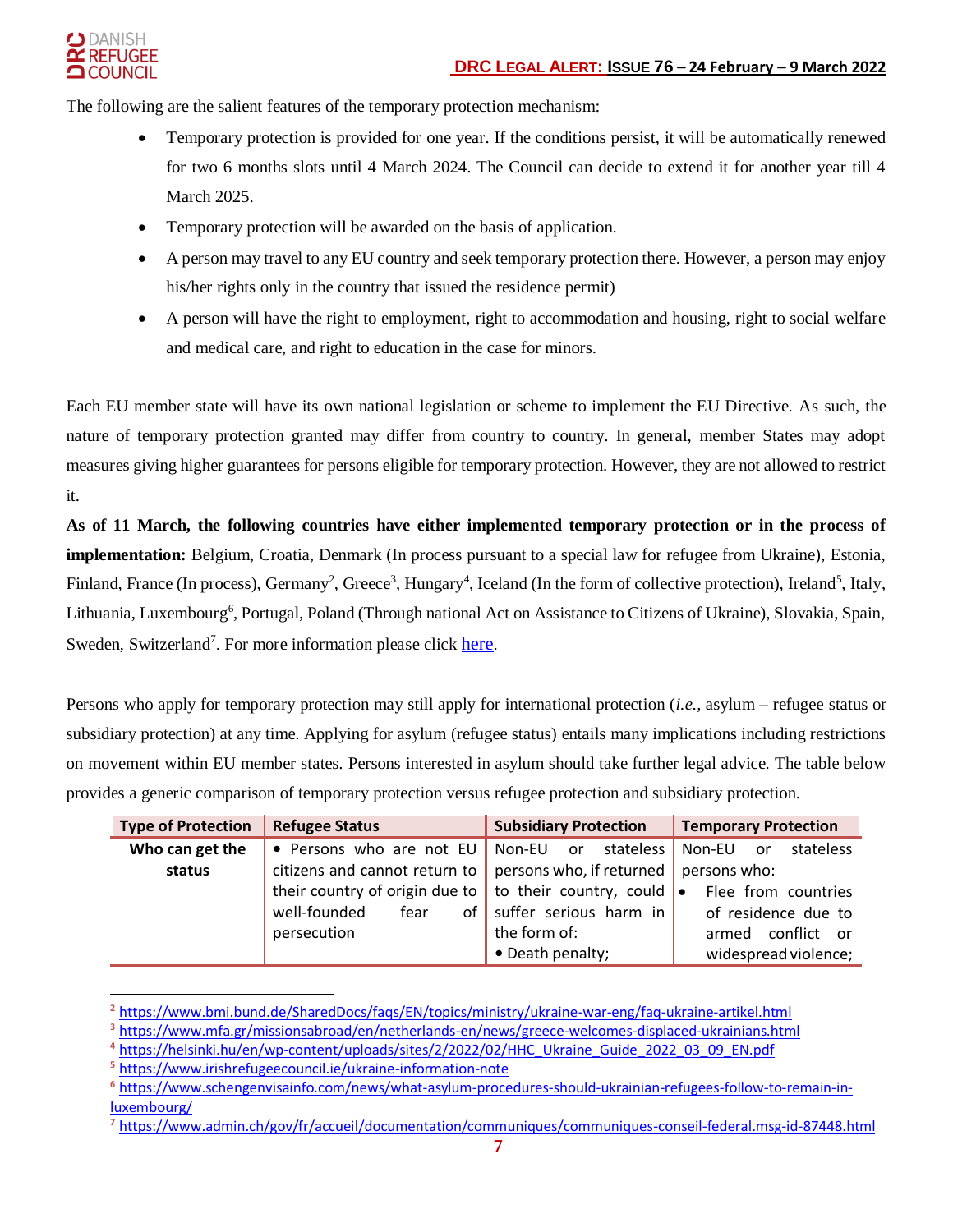*.*

|                                                             | • Stateless persons who are<br>unable to return to their<br>country of residence due to<br>well-<br>founded<br>fear<br>of<br>persecution or due to risk of<br>serious harm            | • Torture or conduct<br>that degrades a person's<br>honor and dignity;<br>• Serious threat to life or<br>health as a result of<br>violence against civilians<br>in armed conflict.                                                             | Have a serious risk<br>٠<br>of<br>becoming<br><b>or</b><br>been<br>the<br>have<br>victim of systematic<br>widespread<br>and<br>rights<br>human<br>violations. |
|-------------------------------------------------------------|---------------------------------------------------------------------------------------------------------------------------------------------------------------------------------------|------------------------------------------------------------------------------------------------------------------------------------------------------------------------------------------------------------------------------------------------|---------------------------------------------------------------------------------------------------------------------------------------------------------------|
| What<br>of<br>type<br>does<br>permit<br>a<br>person receive | A person who<br>has been<br>granted refugee status is<br>issued a residence permit and<br>documents allowing him / her<br>to travel freely within the EU<br>(Geneva or Blue Passport) | A person who is granted<br>subsidiary protection is<br>granted a renewable<br>residence permit and<br>assistance in obtaining<br>documents<br>that<br>will<br>allow such a person to<br>outside<br>the<br>travel<br>territory of his/her stay. | Residence permit in the<br>country providing such<br>protection                                                                                               |
| For how long                                                | At least three years with the<br>possibility of extension for a<br>period until which the person<br>can return to the country of<br>origin                                            | At least for one year<br>with the possibility of<br>renewal for at least two<br>more years                                                                                                                                                     | The residence permit is<br>issued for one year with<br>possibility<br>the<br>0f<br>extending<br>two<br>additional slots of six<br>months                      |

**Loss of Status and Protection in Case of Travel Back to the Country of Origin:** As a general rule, traveling back to the country of origin may lead to loss of refugee status or subsidiary protection as the traveling would imply that the person no longer requires international protection. It is not yet clear whether the same rule applies for temporary protection as well. Persons in urgent need of traveling to the country of origin should consult lawyer or authorities to enquire about potential consequences of such travel or exemption from the general rule that may be available in exceptional circumstances.

# *Some of the terminology used in this issue of the Legal Alert was taken from draft laws or current legislation and does not necessarily reflect the position of DRC.*

*This document covers humanitarian aid activities implemented with the financial assistance of the European Union. The views expressed herein should not be taken, in any way, to reflect the official opinion of the European Union, and the European Commission is not responsible for any use that may be made of the information it contains.*

*This document is made possible by the generous support of the American people through the Office of Weapons Removal and Abatement in the U.S. State Department's Bureau of Political-Military Affairs (PM/WRA). The views expressed herein should not be taken, in any way, to reflect the official opinion of the U.S. Department of States, and the U.S. States Department is not responsible for any use that may be made of the information it contains.*